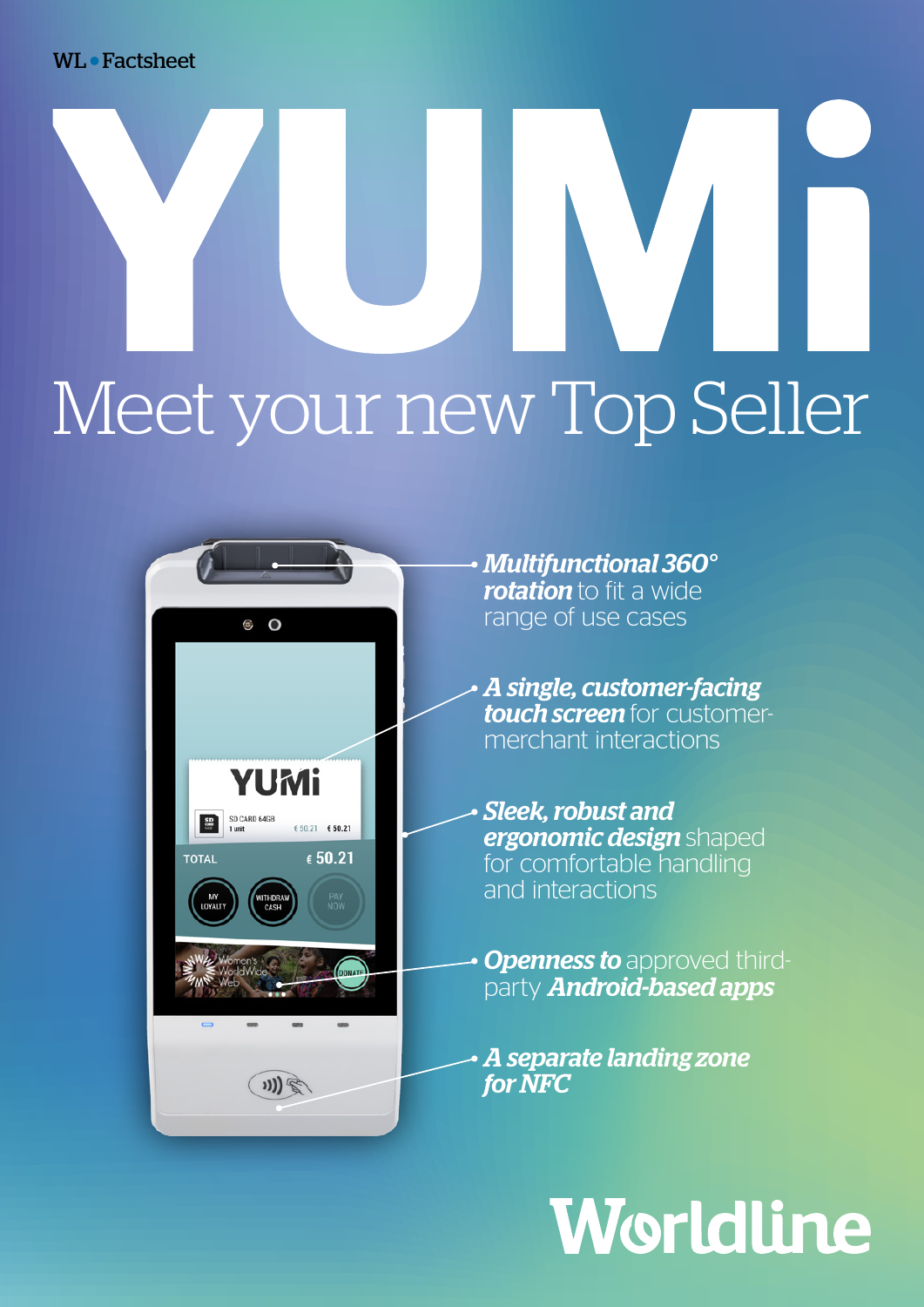# **A game-changing business facilitator**

YUMI is a game-changing business facilitator that revolutionizes merchant-customer interactions by transforming the overall shoppingexperience. Its ultra-modern, award-winning design features a single customer-facing full-touch display that can rotate through 360°. This fully customizable allin-one business enabling platform can be perfectly tailored to your brand and your customers' expectations.

## Ready for a cashless world

- Supports cards, mobile/contactless payments and alternative payments
- Suitable for payments with or without PIN
- Supports retail and payment applications such as loyalty schemes, couponing, e-wallets
- Accepts all forms of electronic payment, with integrated contactless card/device reader, chip-card reader and triple-track magstripe-card reader

# Optimised configurations

The YUMI can be integrated with local POS systems or used as a standalone terminal. It is available in two configurations:

- Countertop, mains powered wireless communications out of the box, plus a variety of options for wired connections. The mains adaptor can also be used to charge the battery of the portable, even outside the terminal.
- Portable, battery powered and using an appropriate wireless communication mode

## Big performance, small footprint

The device is powered by a fast processor running Android, delivering unequalled performance and flexibility. This reliable operating system is embedded in many platforms, devices and systems worldwide. Builtin power management reduces environmental impact and operating costs.

## Robust and reliable design

Drop-resistant, scratch-resistant Corning® Gorilla® Glass delivers a highly responsive screen and outstanding readability. Chip-card and magstripe-card readers are selected for proven, long-term reliability.

## Attractive user interface

YUMI maximises customer-merchants interactions and enriches the user experience with applications and multimedia capabilities:

- Payment and business applications for merchants and customers
- Moving-image advertising
- Easy integration with POS equipment
- Advanced audio/video coding
- Image libraries, 7" colour touchscreen
- GUI optimised for 360° use, driven by accelerometer

# Safe and secure

YUMI meets the latest hardware and software security requirements and has an optional PIN privacy shield.

- PCI PTS 5 x certified
- Complies with SRED and Open protocol modules
- Supports point-to-point encryption (P2PE) solutions
- Delivers optimal processor security
- Includes a Kensington slot for additional physical security

## Terminal management services

All standard terminal management services are available via XENTURION, which can also be used to download apps and manage a whitelist of approved URL for internet interactivity.

YUMI

| <b>Accessories</b> |                              |                                                                                                                                                                                                                                                                                                                                                                                                            | YUMI<br>Countertop | <b>YUMI</b><br>Portable |
|--------------------|------------------------------|------------------------------------------------------------------------------------------------------------------------------------------------------------------------------------------------------------------------------------------------------------------------------------------------------------------------------------------------------------------------------------------------------------|--------------------|-------------------------|
|                    | <b>Stand</b>                 | • The stand holds a YUMI countertop at a 45° angle in both portrait orientations<br>- card-reader at top / NFC at top - and uses a fixation plate that clicks on to<br>the YUMI. The stand itself can be then fixed to the counter with screws or<br>non-damaging options such as double-sided adhesive tape. The screw-holes<br>required have exactly the same footprint as the screw-holes for a YOMANI. | Optional           | No                      |
|                    | <b>Fixation</b><br>plate     | • Attach a fixation plate firmly to a counter or a wall, in the preferred orientation.<br>The YUMI countertop then clicks on to the fixation plate.                                                                                                                                                                                                                                                        | Optional           | No.                     |
|                    | <b>PIN privacy</b><br>shield | The PCI-certified PIN privacy shield prevents shoulder-surfing. It consists of a<br>$\bullet$<br>pair of flaps, which can be attached or removed at any time.                                                                                                                                                                                                                                              | Optional           | Optional                |
|                    | <b>Revolving</b><br>stands   | Several third-party suppliers offer a range of revolving stands that can save<br>$\bullet$<br>space and make the YUMI easier to use. Stands range from simple revolving<br>stands to more sophisticated flip-over stands that make the most of the YUMI<br>flexibility.                                                                                                                                    | Optional           | No.                     |

reddot award 2019 winner industrial design

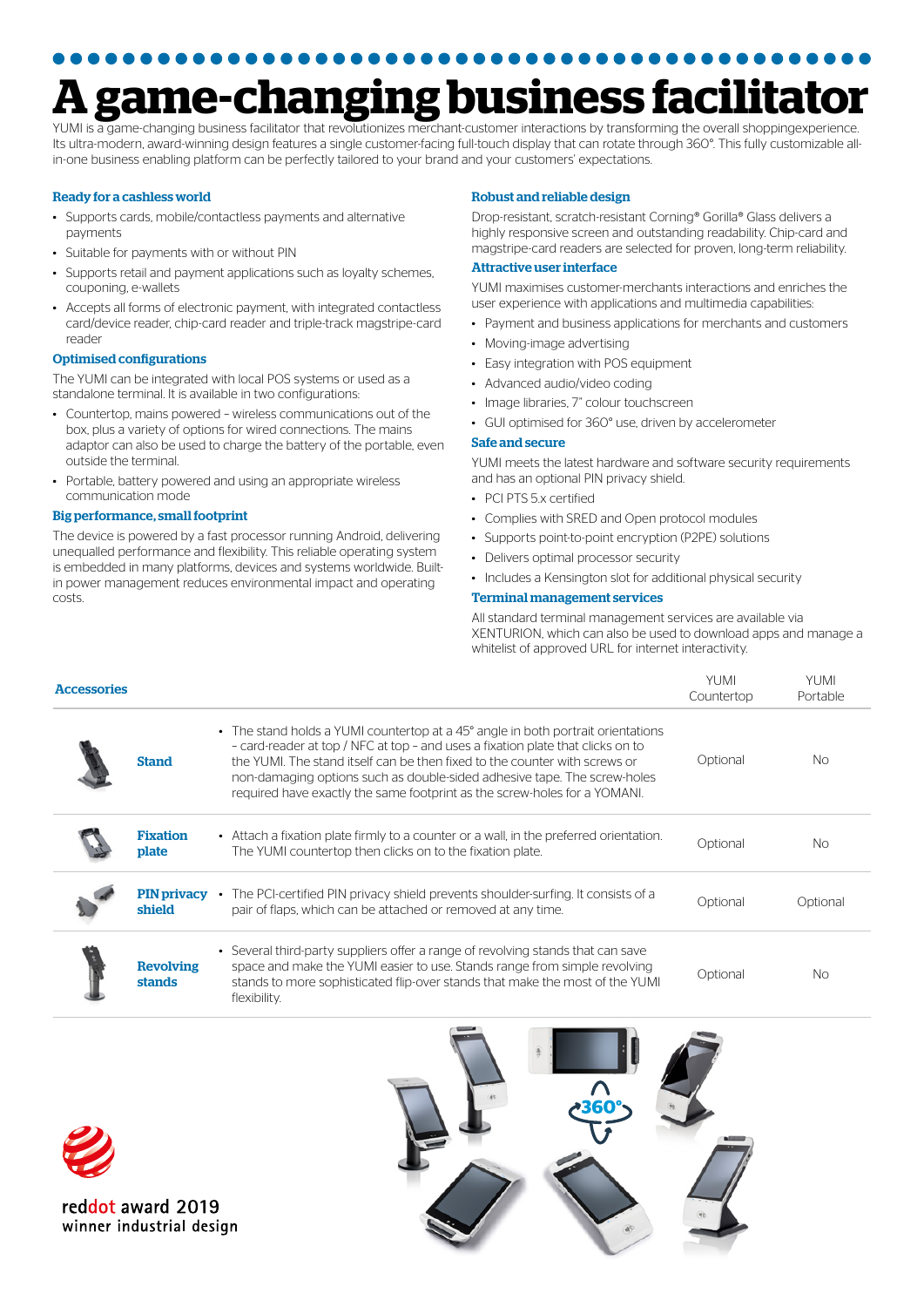| <b>Processor</b>                | • Quad-core Cortex A53 application processor<br>• Cortex A7 security processor                                                                                                                                                                            |                                                                                                                                                   |                 |
|---------------------------------|-----------------------------------------------------------------------------------------------------------------------------------------------------------------------------------------------------------------------------------------------------------|---------------------------------------------------------------------------------------------------------------------------------------------------|-----------------|
| <b>Operating system</b>         | • Android $9.0$                                                                                                                                                                                                                                           |                                                                                                                                                   |                 |
| <b>Memory</b>                   | • 2 GB RAM, 8 GB Flash                                                                                                                                                                                                                                    |                                                                                                                                                   |                 |
|                                 | • MicroSD card slot (memory expansion)                                                                                                                                                                                                                    |                                                                                                                                                   |                 |
| <b>Card readers</b>             | • NFC reader supports contactless cards/devices • ISO 14443 type A and type B                                                                                                                                                                             |                                                                                                                                                   |                 |
|                                 | • Chip-card reader                                                                                                                                                                                                                                        |                                                                                                                                                   |                 |
|                                 | • Triple-track magstripe-card reader                                                                                                                                                                                                                      |                                                                                                                                                   |                 |
| <b>Card Slots</b>               | • 2 SAM card slots                                                                                                                                                                                                                                        | • Type ID $O$                                                                                                                                     |                 |
| <b>Display</b>                  | • 7" colour full touchscreen (16:10)                                                                                                                                                                                                                      | • 720 x 1280 pixel resolution, 16M colours                                                                                                        |                 |
| <b>Accessibility</b>            | • Programmable Accessibility button<br>• Headphone socket<br>• Alternative solutions for PIN entry                                                                                                                                                        |                                                                                                                                                   |                 |
| <b>Graphics</b>                 | • Images                                                                                                                                                                                                                                                  | · .jpeg, .gif, .png and .bmp                                                                                                                      |                 |
|                                 | • Videos                                                                                                                                                                                                                                                  | $\cdot$ H.263, H.264 and H.265 video codecs                                                                                                       |                 |
| <b>Audio</b>                    | • Integrated speaker                                                                                                                                                                                                                                      | • .wav, .mp3 and .midi                                                                                                                            |                 |
| Camera                          | • Front camera                                                                                                                                                                                                                                            | $-5MP$                                                                                                                                            |                 |
|                                 | • Rear camera                                                                                                                                                                                                                                             | $\cdot$ 5 MP                                                                                                                                      | Portable only   |
| <b>Payment security</b>         | • PCI PIN transaction security (PCI PTS) 5.x<br>• 3-DES, AES and RSA encryption algorithms<br>$\cdot$ tls                                                                                                                                                 | • Additional security schemes available                                                                                                           |                 |
| <b>Approvals</b>                | • PCI PTS 5.x (SRED and Open Protocols)<br>• MasterCard TQM<br>• MasterCard PayPass and Visa payWave engines<br>• EMVCo Level 1 contact V4.3<br>• EMVCo Contactless V2.6<br>• EU directive 2014/53/EU (RED - radio equipment<br>directive)<br>$\cdot$ FCC | • Other country-dependent certifications are<br>available. This list is not exhaustive.                                                           |                 |
| Connectivity/<br>communications | • Wireless                                                                                                                                                                                                                                                | • WiFi, including secured terminal to host data<br>transfer using SSL/TLS<br>• Bluetooth and Bluetooth Low Energy 4.2<br>• 4G with micro-SIM slot | Option          |
|                                 | • Wired                                                                                                                                                                                                                                                   | • USB 2.0 device<br>• USB 2.0 host<br>• Ethernet<br>$\cdot$ serial (RJ45)                                                                         | Countertop only |
| <b>Environment</b>              | • Operating temperature                                                                                                                                                                                                                                   | $\cdot$ O°C to 50°C                                                                                                                               |                 |
|                                 | • Operating relative humidity                                                                                                                                                                                                                             | • 20% to 85% (non-condensing)                                                                                                                     |                 |
|                                 | • Compliance with relevant European directives<br>both at manufacture and at end of life                                                                                                                                                                  | • RoHS2 and WEEE-compliant                                                                                                                        |                 |
| <b>Power supplies</b>           | • Single cable for power and communications                                                                                                                                                                                                               | • Power-over-Ethernet (PoE)                                                                                                                       | Countertop only |
|                                 | • Mains adaptor/charger                                                                                                                                                                                                                                   | • 5 VDC, 3.0 A from 100-240 VAC                                                                                                                   |                 |
|                                 | • Rechargeable Lithium-Ion battery                                                                                                                                                                                                                        | • 3.7 V 5200 mAh                                                                                                                                  | Portable only   |
| <b>Size</b>                     |                                                                                                                                                                                                                                                           | • 116 mm wide x 274 mm long x 52 mm high                                                                                                          |                 |
| Weight                          | • Countertop                                                                                                                                                                                                                                              | • Weight $640 g$                                                                                                                                  |                 |
|                                 | • Portable including battery                                                                                                                                                                                                                              | • Weight $740a$                                                                                                                                   |                 |